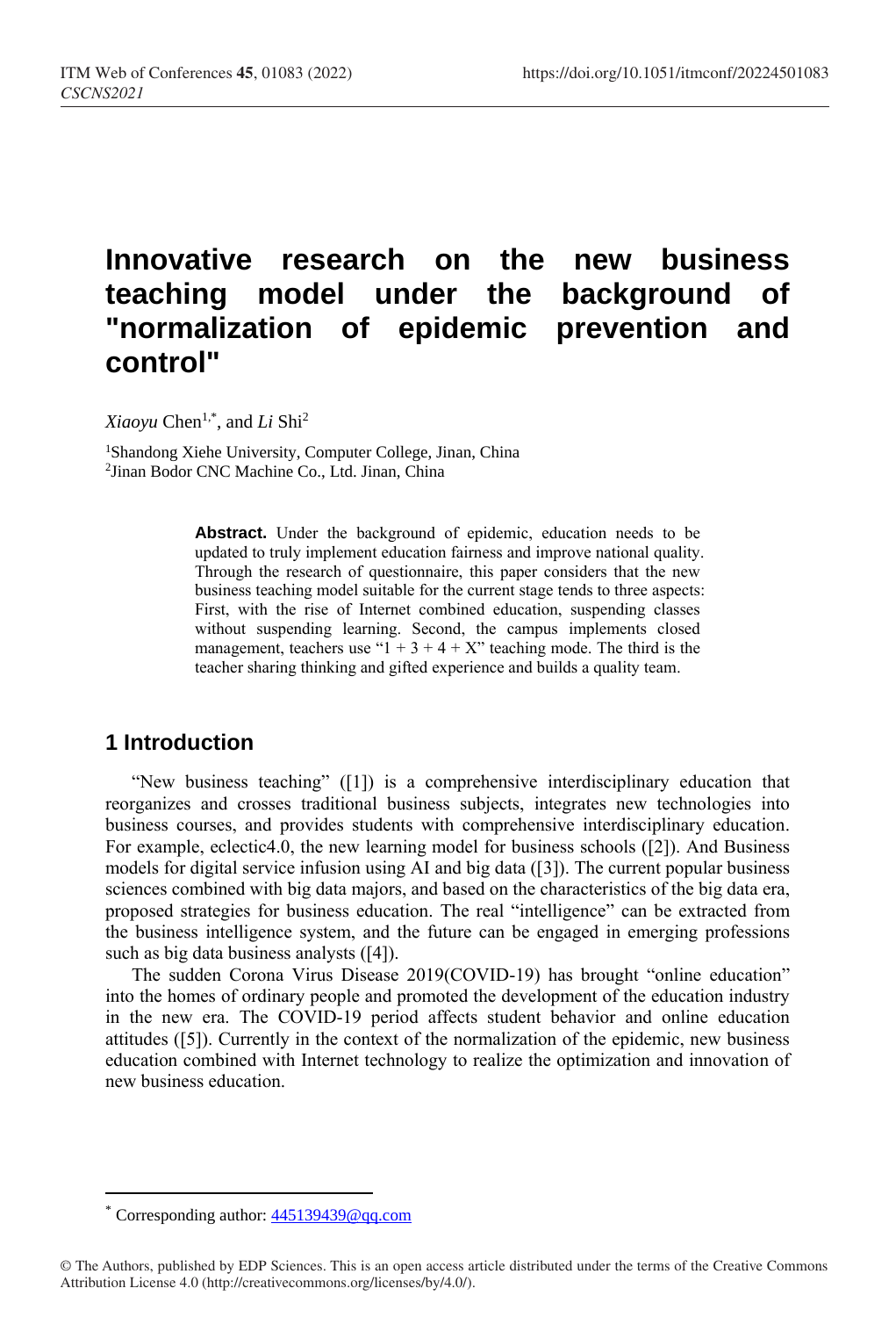## **1.1 Current research status at home and abroad**

At present, with the power of changing everything, the Internet is setting off an unprecedented and profound change on a global scale. Traditional industries have launched the "Internet  $+$ " model ([6]) one after another, and traditional higher education is also facing opportunities and challenges. Colleges and universities should change their ideas. First, promote the comprehensive application of information technology in the education and teaching process, and actively pilot online education. Second, colleges and universities need to innovate management mechanisms, strengthen teaching team building, develop high-quality online course resources, and increase the attractiveness of courses. Finally, colleges and universities actively explore scientific online education operation models to achieve sustainable development.

Under the background of the normalization of epidemic prevention and control, in the face of the special situation of "suspending classes without suspending learning" under the epidemic, online education has become a "practical military training ground" for school education exploration. With the help of information-based teaching methods, Shanghai Normal University has transformed from teaching-oriented teaching to learning-oriented, supporting teachers to create personalized learning experience for students through teaching design, and cultivate students' independent learning ability. The experience of the University of International Business and Economics in constructing the MOOC system and the value of the application of online open courses to the reform of teaching methods.

The use of online platforms to carry out online teaching and online education has become a hot topic of concern to the whole society. An analysis model of online teaching methods during epidemic prevention and control has been constructed, and a systematic analysis of "suspending classes without suspending learning" teaching cases from all over the country has been summarized and formed online There are four typical online teaching methods: synchronous live teaching, asynchronous teaching of online courses, online dualteacher collaborative teaching, and online mixed and multiple teaching.

Diversified teaching models have always been the direction of exploration of teaching models in colleges and universities. Among them, "online and offline mixed teaching" ([7]) is a widely researched and applied teaching model. Whenever a special period, universities in each region actively carry out online teaching and have an opportunity to explore the mixed teaching mode. Practice has proved that the mixed strategy has created an atmosphere for the reform of the mixed teaching model in colleges and universities, and has improved the teaching ability of teachers and the enthusiasm of students in learning.

## **1.2 Current problems**

Previously, the online teaching of "suspending classes without suspending learning" had misunderstandings about "Internet  $+$  education", lack of theoretical guidance for online teaching innovation, continuous optimization of conditions, and continuous improvement of policy mechanisms that needed to be resolved. The online teaching method analysis model constructed during the epidemic prevention and control period emphasizes the "Internet + education" thinking, reflects the educational needs during the epidemic prevention and control period, and abides by the students' home learning rules. The analytical dimensions and connotations of online teaching methods are systematic, standardized, and operability, which can be used to guide the planning and practice of online teaching.

#### **1.3 Research significance**

The US "Time Magazine" published an article on March 25, 2020, stating that 87% of the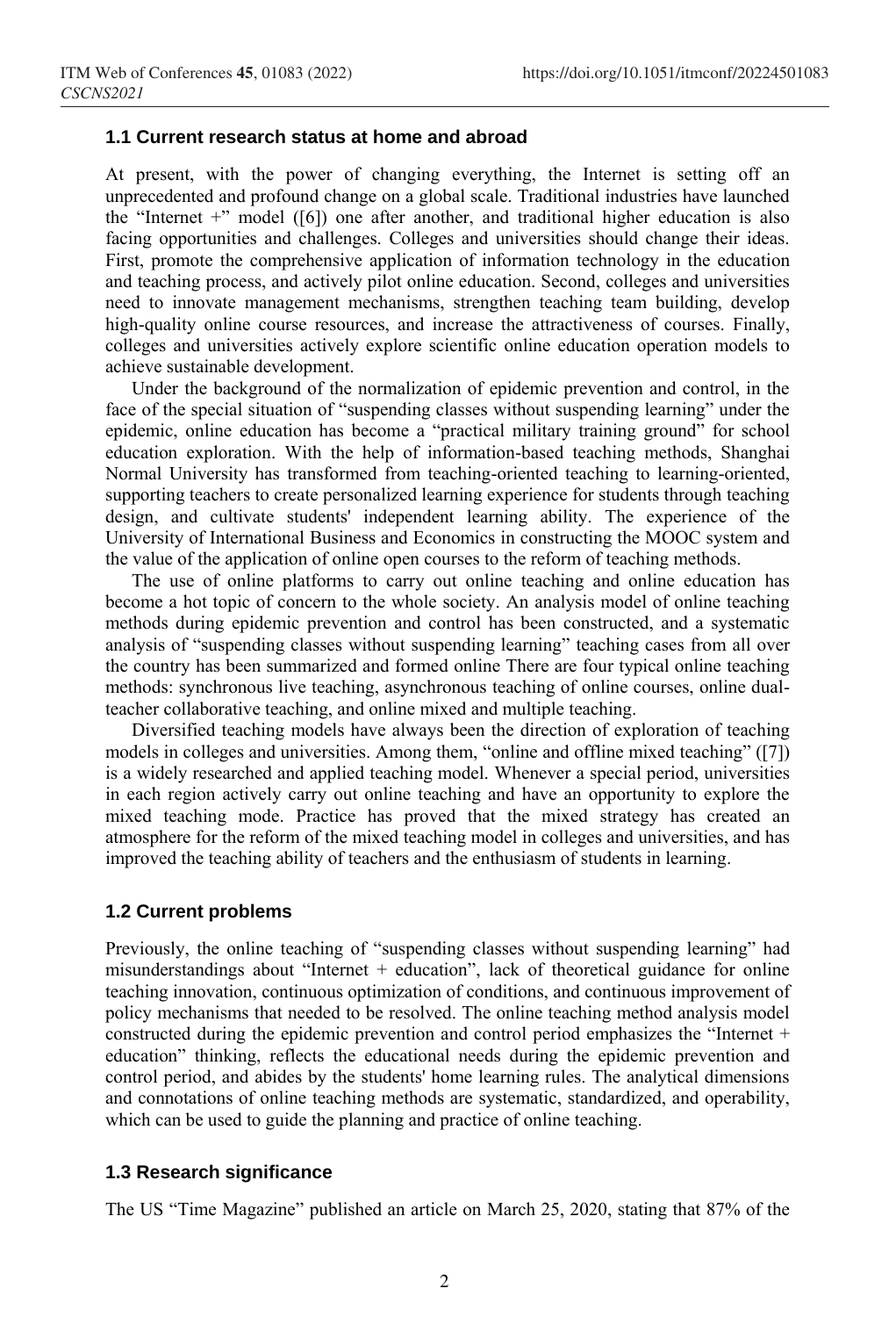world's students (more than 1.5 billion young people) are affected by the COVID-19 crisis. They are currently unable to attend school, and the suspension may permanently affect their future ([8]). The main response to this is to shift to distance and online learning, and the international community should provide them with non-school online education. "Suspension of classes without suspension" is a new measure proposed by the Ministry of Education in response to the postponement of the start of school due to the prevention and control of the new crown pneumonia epidemic. In response to this phenomenon, universities in our country have mainly conducted four typical online teaching methods, including online courses, webcast teaching, student self-learning, and TV aerial classrooms.

According to domestic and foreign trends, the COVID-19 crisis has sounded a wake-up call to the entire international community, including the United Nations. We must meet a previously unimaginable challenge, which is to provide non-school education. And we have also got an opportunity to reimagine the future of education, and we must seize it.

Studying the teaching model under the background of normalization of epidemic prevention and control is to nurture vitality in the crisis. The epidemic has caused a major impact on China's economy ([9]). However, the education industry has successfully transformed from offline office and education to online. Epidemic prevention and control have become normal, and the "new infrastructure" has taken advantage of the trend to help the education industry to upgrade all-round intelligence ([10]). Therefore, based on the background of normalization of epidemic prevention and control, we need to achieve a perfect fit between business education and the Internet, achieve online and offline hybrid teaching, establish the concept of lifelong learning, use online resources, improve teachers' self-level, and build a high-quality team.

# **2 Research content**

According to the overall requirements of epidemic prevention and control, many places in my country have entered the normalization stage of epidemic prevention and control. This not only puts forward higher requirements for the public's awareness and initiative in epidemic prevention, but also puts forward greater challenges to the existing teaching methods, teaching models, and educational evaluation. "Everything tends to be perfected from appropriate reforms". In the context of the normalization of the epidemic, education can only achieve fairness in education and improve the quality of the nation only by reforming the past.

In the context of the normalization of the epidemic, some school teachers and students have their views and opinions on the online and offline development of business teaching. The conclusion is that online education is a double-edged sword. If the learning effect is improved, teachers need to monitor it. Online education has broken through the regionality, and students can experience the teaching style of teachers in various schools and enrich their knowledge system. However, without the teacher's monitoring, the effect of teaching feedback is uneven. Appropriate supervision can help students develop good online learning habits, make full use of online educational resources, and improve students' improvement. In the context of the normalization of the epidemic, the impact on the development of new business education can be summarized as the following three better learning models.

## **2.1 Suspending classes without suspending learning, the rise of Internet + education**

Education is the foundation of people's livelihood. Since the beginning of the new crown epidemic, we have always insisted on "suspending classes and not stopping schools". At the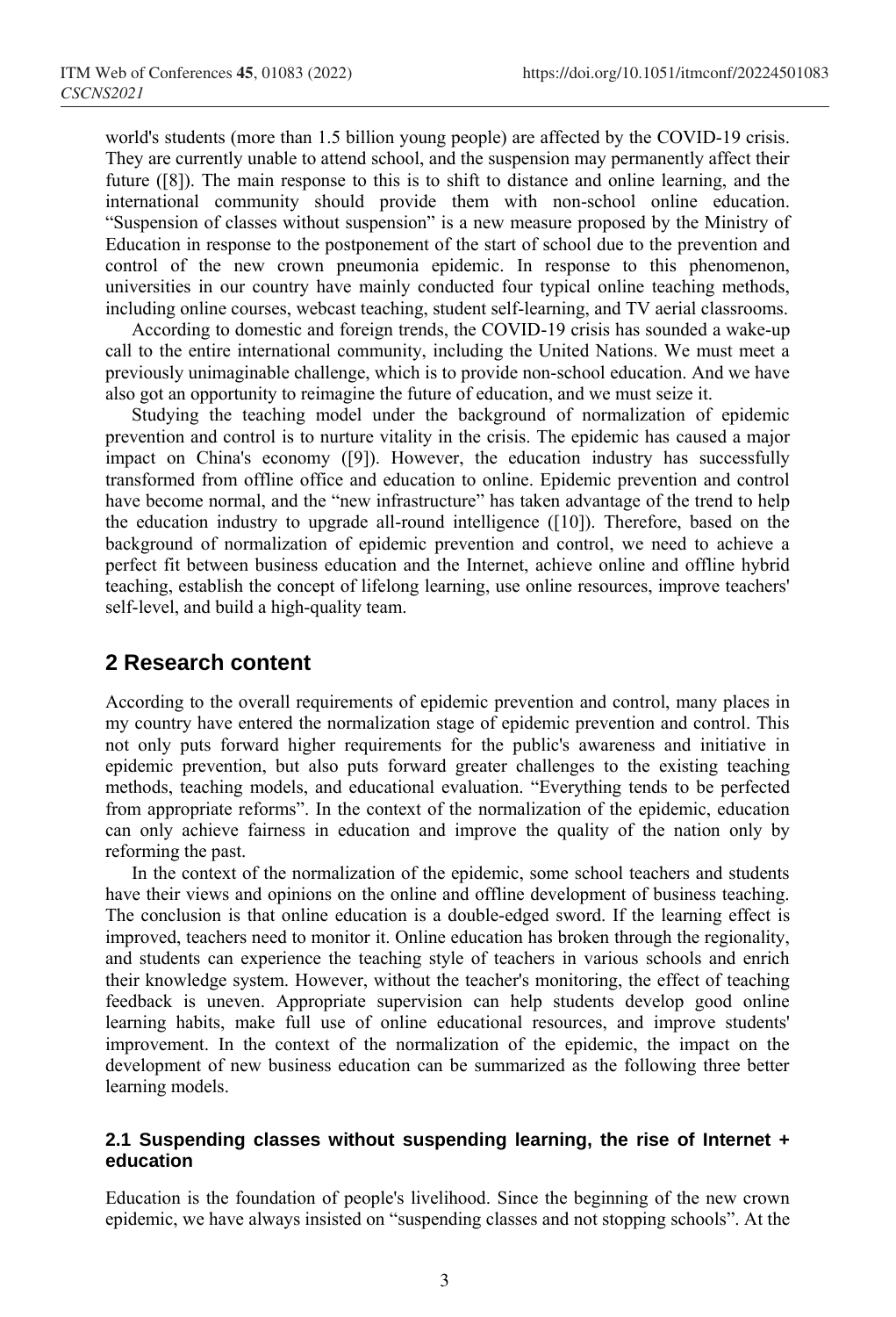beginning of the epidemic, the pause button was pressed for offline teaching, but the start button was activated for online teaching. For example, DingTalk Classroom, Tencent Classroom and Rain Classroom provide online teaching for schools, providing curriculum resources, live broadcast channels, subject evaluation and other content to enrich teaching activities. In the context of the current normalization of epidemic prevention and control, the traditional education model has encountered unprecedented challenges, but it has also ushered in its own window period and opportunity period: on the one hand, the resistance to exploring the development of "Internet  $+$  education" is reduced. On the other hand, in a special period, any educational situation can be quickly verified, and the experimental period is shortened. At the time when opportunities and challenges coexist, business educators must seize the opportunity to use modern technology to allow new equipment to support high-quality education, and high-tech to empower new types of education.

Through investigation and research on education in the new era, online and offline hybrid teaching under the background of normalization of the epidemic has become an important mode of teaching. Through the normalization of the epidemic and the influence of "Internet + education", business teaching has gradually shifted to offline Deliver key content to students, and promote quality courses online for students to expand their knowledge.

## **2.2 Closed campus management, using the "1+3+4+X" teaching model**

The opening of colleges and universities is based on the principle of batch classification and wrong time and peak. Students enter the campus for closed management to minimize the contact between students and outsiders and reduce the risk of cross-infection. In the context of epidemic prevention and control, in addition to traditional offline teaching activities, online teaching activities are also particularly important. Teachers need to fully prepare lessons, break down each lesson, and guide students to deep learning from shallow to deep.

Among them, "1" is the meaning of guiding, teachers guide teaching activities. "3" is the meaning of principles, to ensure that there are resources online, offline activities, and overall evaluation. "4" is the meaning of teaching activities, including pre-class materials Inquiry, group sharing of materials, knowledge transmission in class, and knowledge feedback after class. "X" means dominating, and students dominate teaching activities. There is no unified model for the reform of blended teaching, which gives full play to the advantages of both online and offline teaching. Students use the network platform to move their learning behavior forward, fully mobilize the active autonomy of students, and create an immersive learning method.

## **2.3 Teachers share ideological and political experience and build a highquality team**

It is necessary to establish a peer mutual assistance teaching and research model to improve scientific research capabilities. Business education comes from practice, and academics need to be in line with society. Traditional domestic business education is mainly based on theoretical teaching. With the development of the times, the resilience and vitality of China's economic development continue to show up. The requirements of major companies for students are not limited to theoretical knowledge in books, but also need to transfer knowledge to the workplace. In order to promote cross-discipline integration, teachers of different majors in business need to actively share teaching experience, as well as curriculum ideological and political teaching methods.